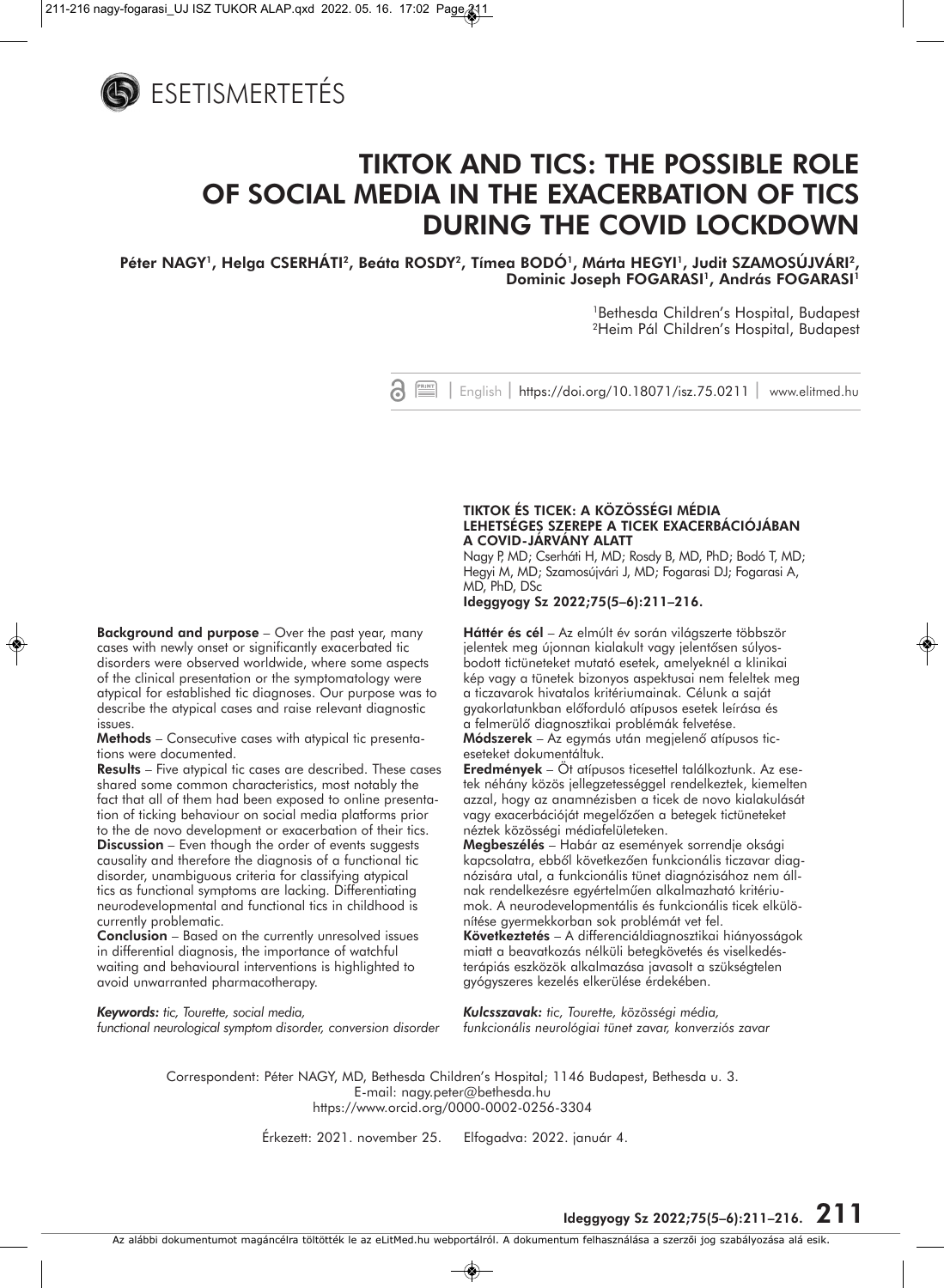Tics are repetitive, stereotypical, excessive<br>movements or vocalizations. They are perceived as involuntary, although a certain degree of suppressibility sets tics apart from other disorders characterized by extra movements, like myoclonus or chorea. Further blurring the line between involuntary and volitional phenomena is the possible appearance of so-called functional (or psychogenic; in this paper we will refer to them as functional) tics, which are thought to have a different aetiology from tic disorders<sup>1</sup>. Certain characteristics that diverge from the typical course and presentation of tic disorders point to a possible functional aetiology. The frequency of atypical, possibly functional tics appears to have increased during the COVID-19 pandemic in 2020 and  $2021^{2,3}$ . In this period, especially during and after the 3rd wave of the COVID-19 pandemic in Hungary, we saw several patients with atypical tics, some of whose clinical features suggested a functional aetiology. In this paper, we present five consecutive, possibly functional, tic cases where social media plays a potential role in the development and exacerbation of these symptoms.

# **Case descriptions**

CASE 1

The 16-year-old girl was referred to our hospital for involuntary motor and vocal symptoms. History: Her family history was negative for tic disorders and other psychiatric disorders. Her medical history includes dizziness at age 14; assessments did not reveal any organic causes and the symptom resolved spontaneously.

Symptoms at admission: When admitted to our neurology ward in January, 2021, she reported that she had been experiencing involuntary symptoms since August, 2020: head rolls, repetition of words, eye rolling, and hand jerks; with an abrupt worsening in her symptoms at a New Year's Eve party. Afterwards, she had attacks of these symptoms lasting for 20 to 25 minutes. She recorded one of these attacks on video to be shared on TikTok later; the video showed continuous motor and vocal symptoms while she was talking about her experiences, but the symptoms stopped when she was reaching for the phone to turn off the recording. She did not report any premonitory urges. Her symptoms largely resolved within a day after the admission, and were barely observed or reported during her inpatient stay. EEG, cranial MRI, and serum autoimmune panel exams showed no abnormalities.

A child psychiatric consultation with a tic specialist took place on February 16, about 6 weeks after the abrupt worsening of her symptoms. She and her mother did not report any symptoms since her discharge from the hospital (January 24, 2021) (Yale Global Tic Severity Scale/YGTSS Total Tic Score was 0). On inquiry, it was revealed that for months before her first symptoms appeared, she had been following the daily life of a young person with Tourette's syndrome on the TikTok video sharing platform.

Medical opinion: Although the cross-sectional appearance of the symptoms corresponded to tics, the sudden appearance and remission of the symptoms, the unusual age of onset, her gender, the way voluntary actions appeared to temporarily suspend the symptoms, and the readiness to publicly display her symptoms were not typical for tic disorder categories.

She was followed up in March, and it was reported that her symptoms had never returned.

CASE 2

The 10-year-old female patient was referred to our hospital's emergency unit for sudden-onset motor symptoms.

History: In 2019, at age 9, she was hospitalized for a sudden-onset tic-like vocalization (throat clearing), which spontaneously remitted within a month. Immediate family members were infected by COVID-19 virus in March, the patient did not have any symptoms and was not tested for the infection. Family history was negative for neurological and psychiatric disorders, including epilepsy, tics, attention deficit/hyperactivity disorder (ADHD) and obsessive-compulsive disorder (OCD).

Symptoms at admission: In April, 2021 she was hospitalized for sudden-onset involuntary motor symptoms (shoulder, leg, and whole-body jerks) which first appeared about 2 weeks before, at bedtime. After a few days, the frequency of these symptoms significantly increased and was present all day. The patient's YGTSS Total Tic Score was 9 at admission. The patient reported that symptoms decreased when performing a voluntary action, like eating. She was not able to voluntarily suppress the symptoms and did not report any premonitory sensations or urges. Her neurological exam was negative. EEG showed normal background activity with no epileptiform signs. Her blood test and COVID-19 serology test results were negative.

Medical opinion: Based on the atypical appearance of the initial symptoms (only at bedtime), the atypical age at the first symptoms (9 years old), the

Az alábbi dokumentumot magáncélra töltötték le az eLitMed.hu webportálról. A dokumentum felhasználása a szerzôi jog szabályozása alá esik.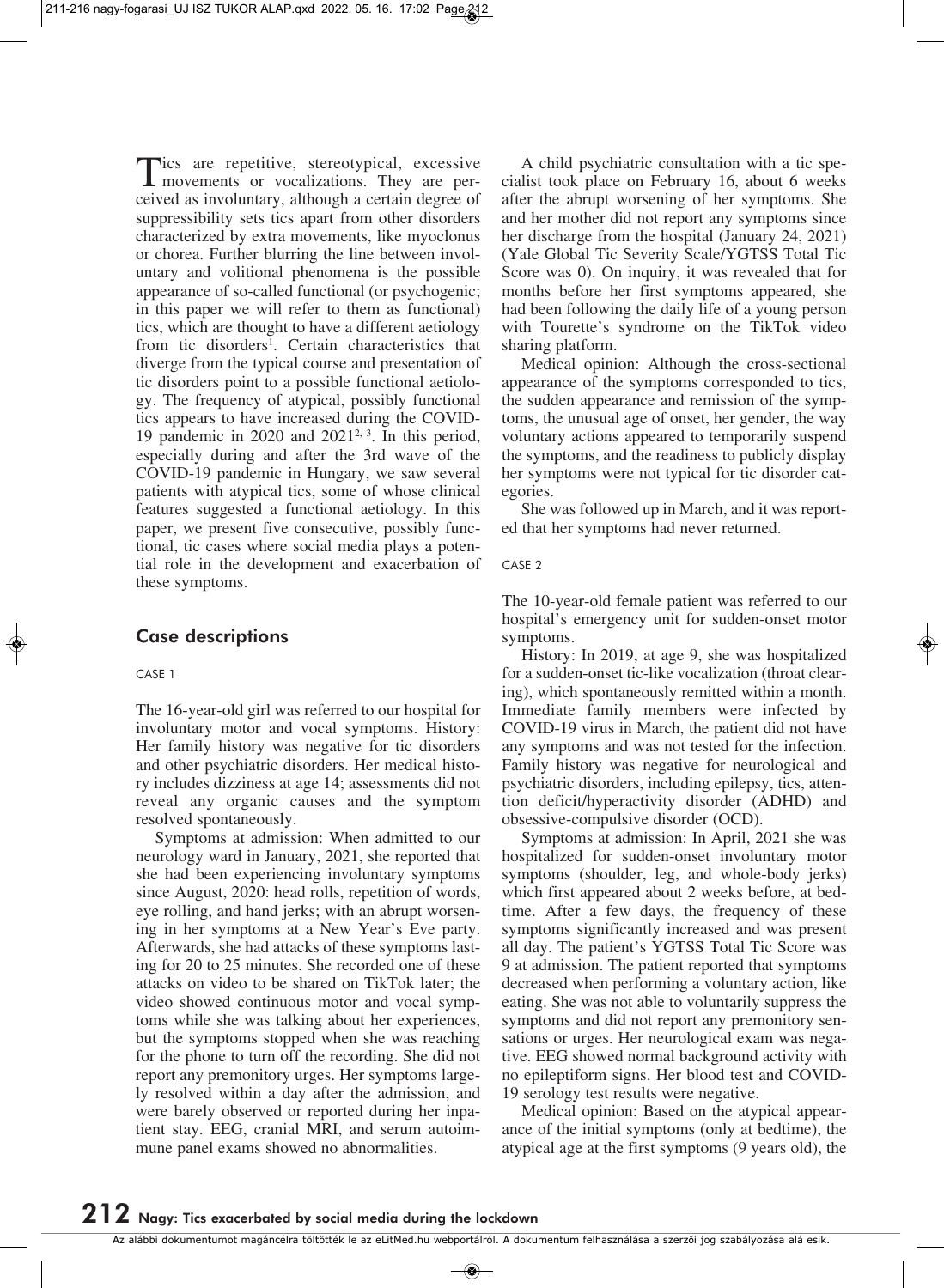female gender, the relatively abrupt onset, the distractibility, the lack of premonitory sensations and the inability to suppress the tics, functional etiology was suggested. A potential factor in the possible functional symptom generation was that she was a passionate online follower of *Billie Eilish*, a pop star immensely popular among pre-teen and teenage children, who is open about her Tourette's disorder.

Follow-up information was not available, as the patient could not be reached at the contact details provided by the family.

#### CASE 3

The 14.5-year-old girl was referred to our clinic for newly onset motor and vocal symptoms.

History: Her family history was negative for neurological or psychiatric disorders. Her medical history was uneventful.

Symptoms at admission: Her first motor symptom (head jerk) appeared in January 2020, and continued to reappear about once a month. In April, 2021, the number and frequency of symptoms increased: symptoms were present almost continuously, and neck stretches, head jerks, squeaks, sniffles, whistles, mouth clicks and smacks, occasional rhythmic shaking of the legs emerged. She could suppress the symptoms for short periods. Since the motor symptoms made her nauseous, the patient avoided eating and lost 4 kg. Her symptoms interfered with speaking and writing. She also reported a constant tension-type headache since the beginning of April. She was admitted to the neurological ward on April 19, 2021. The Total Tic Severity Score of the YGTSS was 27. When asked about social media use, the patient reported that she had contacted and was following a girl with Tourette's syndrome on TikTok. Her neurological status was negative. Cranial MRI showed no abnormalities. EEG during wakefulness showed normal activity. Laboratory results showed a mildly elevated antistreptolysin titer, but the throat swab culture was negative. Although the current symptoms had not been preceded by any signs indicative of an infection, due to the antistreptolysin titer elevation, a course of penicillin was administered, but her symptoms remained unchanged. A psychiatric consultation was requested and haloperidol was recommended.

Medical opinion: Based on the unusual age of onset, her gender, the potential online influence and the complete lack of effectiveness of medication, the possibility of a functional aetiology was suggested.

Follow-up: After a month, the pharmacotherapy did not reduce the symptoms and it was discontinued. As her symptoms were largely unchanged, behavioural treatment was recommended.

#### CASE 4

The 12-year-old girl was hospitalized with increasingly intensive numbness, dizziness and tremor, which changed to tics during her inpatient stay.

History: Her family history includes transient tic-like symptoms in several male relatives. The family history is otherwise negative for neurological and psychiatric disorders. Her medical history was uneventful.

Symptoms at admission: On April 12, 2021, the patient developed dizziness, numbness in the left forearm, and tremor in the head and neck muscles. The intensity and duration of her symptoms increased, so she was hospitalized. Physical and neurological examination did not find anything abnormal. Laboratory tests and blood pressure values were normal, ophthalmological and ear-nosethroat examinations did not reveal any abnormalities. Her EEG was normal. Psychological examination described anxiety and lower-than-average mood.

On the 3rd day of her hospitalization, her symptoms changed: eye blinking, tongue clicking, head and neck jerks, and shoulder shrugs appeared, and the dizziness, numbness and tremor disappeared. Tiapride was started and the patient was discharged with diagnoses of anxiety disorder and transient tic disorder. It is important to note that her roommate at the hospital displayed similar symptoms (also reported here, see Case 3), they soon became friends and watched TikTok videos of people with tics together.

A child psychiatric consultation took place approximately one and a half months later (June, 2021). The YGTSS Total Tic Score was 19 at the time. The parent and child reported that her tic-like symptoms significantly improved the day after discharge but had not improved any further, even though the dose of the medication had since been increased. The patient did not report any specific premonitory urges, and she was unable to suppress the symptoms. After in-person education was reinitiated in May, she felt disturbed by other students noticing her symptoms, and her parents decided to keep her home-schooled until the end of the school year.

Medical opinion: Although the cross-sectional appearance of the symptoms and the positive family history suggested a tic disorder, the age at the

Az alábbi dokumentumot magáncélra töltötték le az eLitMed.hu webportálról. A dokumentum felhasználása a szerzôi jog szabályozása alá esik.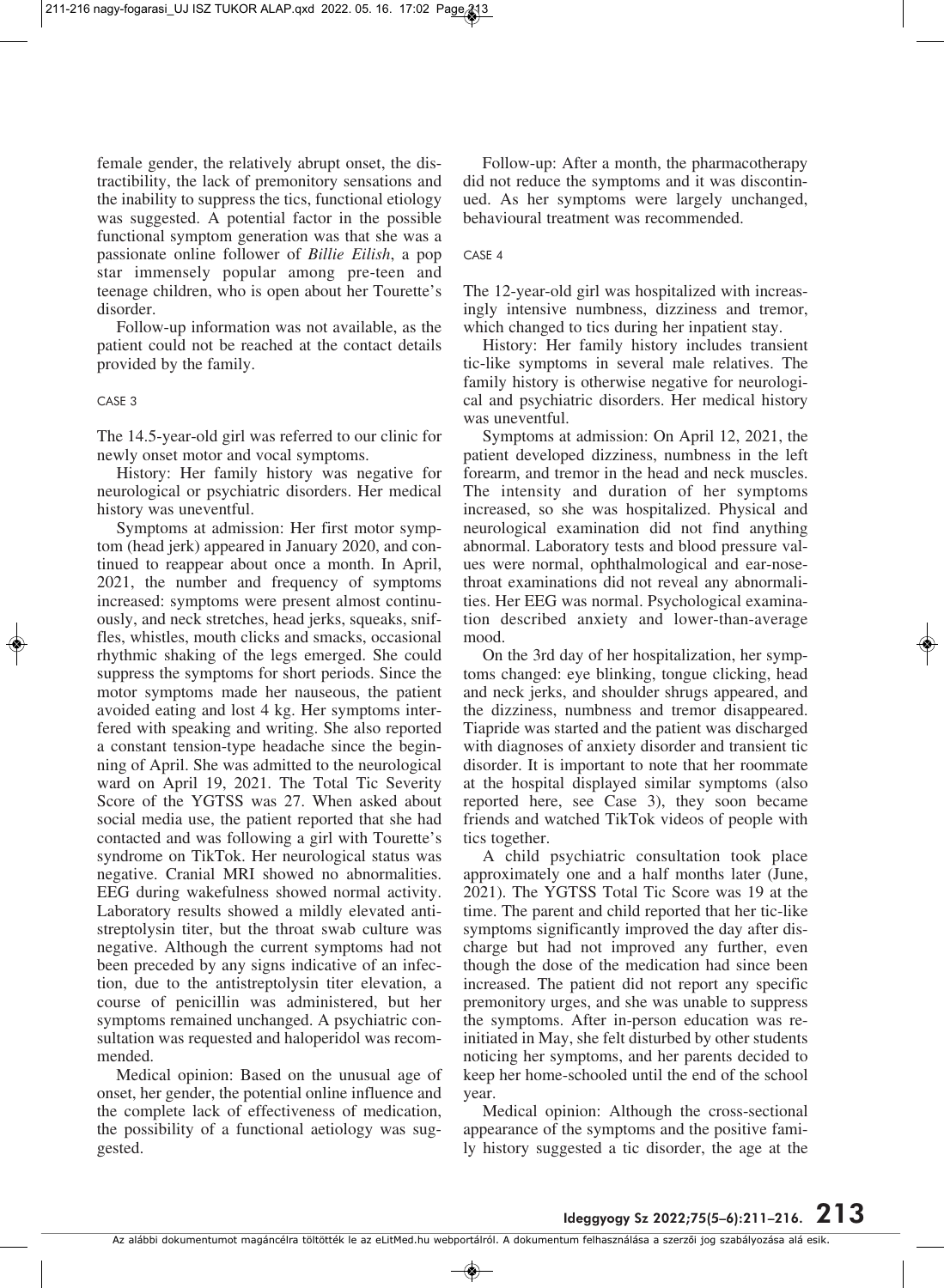first symptoms, the abrupt symptom onset, the female gender, the vague neurological symptoms preceding the tic-like phenomena, the concurrent psychological symptoms, her roommate's very similar symptoms, questionable or no response to medication, the inability to suppress the symptoms, the lack of premonitory urges, and the benefit associated with symptoms (exemption from school attendance) were in favour of a functional aetiology. Therefore, a gradual withdrawal of the drug and behavioural therapy were recommended.

Follow-up: For 2 months, her symptoms remained unchanged, then, as abruptly as they appeared, they resolved and had not returned until the finalization of the manuscript.

### CASE 5

The 15-year-old female patient was referred to our clinic for involuntary motor symptoms.

History: No information was available about the family history, as the patient was adopted. Her medical history included hand and arm tremors at age 4; no neurological abnormalities were found and no treatment was recommended; the tremor gradually disappeared. She had repeatedly developed low-grade temperature increases since kindergarten, the cause could never be established. During the 2020 spring lockdown, the patient's mood worsened, and she received a few months of psychotherapy.

Symptoms at admission: She was hospitalized in April for the reappearance of her hand and arm tremors, and along with them, the emergence of involuntary movements (head and shoulder jerks) accompanied by varying vocalizations (sometimes simple noises, sometimes words). Physical and neurological exams, an EEG and laboratory exams were performed, none of them revealed anything abnormal, so she was discharged and psychiatric consultation was recommended.

The child psychiatric consultation took place in June. YGTSS Total Tic Score was 11 at the time. By June, the tremor had completely disappeared and her tic-like symptoms had largely ameliorated. When asked about potential social media influences, the patient stated she loved Billie Eilish and had actively researched online for the symptoms of Tourette's.

Medical opinion: Based on her age at symptom onset, her gender, the atypical presentation (same movements accompanied by varying vocalizations), the presence of other functional motor symptoms and the potential social influence, an atypical tic disorder was diagnosed and a functional aetiology was suggested.

Follow-up: A month after the consultation, none of the symptoms were present.

# **Discussion**

In the first half of 2021, we saw several patients with involuntary motor and vocal symptoms that did not fit into the usual presentation or course of a tic disorder and shared some common characteristics. They were all female, their symptoms were accompanied by vague somatic or neurological complaints, their symptoms had an abrupt start or exacerbation, and none of the patients reported premonitory urges associated with the symptoms. None of them were able to suppress the symptoms and medication, if tried, was ineffective. The symptoms of all patients reached a severity warranting hospitalization during the lockdown. Finally, all patients had observed ticking behaviour online or in person before their first symptoms appeared.

Although individual cases can differ significantly from each other, tic disorders show remarkable similarity all over the world<sup>4</sup>. Certain characteristics, like an atypical course, the lack of premonitory urges, the inability to suppress tics, female gender, the presence of other functional motor symptoms, the lack of efficacy of usually effective medications, the lack of tics in the family history, the absence of the usual rostrocaudal symptom distribution, interference with voluntary actions, absence or atypical appearance of pali-, echo-, and coprophenomena, and the lack of the typical waxing and waning of the symptoms may indicate psychological, rather than neurodevelopmental reasons<sup>1, 5</sup>. Also, functional (ie. not neurodevelopmental) tics often have an abrupt onset or are triggered by a specific event, which is not usual for tics; patients with tics tend to try to camouflage their symptoms, whereas patients with functional tics usually do not 6 . It has also been suggested that if neurological symptoms are alleviated by psychological methods, it means they are functional<sup>7</sup>.

It is important to recognize, however, that the previously listed characteristics are based on statistical probability, so certain atypical features in an individual patient do not prove that the symptoms are functional. For example, symptom onset does usually occur before or around the beginning of school, with 93% of patients displaying their first symptoms by age 10; however, about 6% of patients develop their first tics between ages 10 and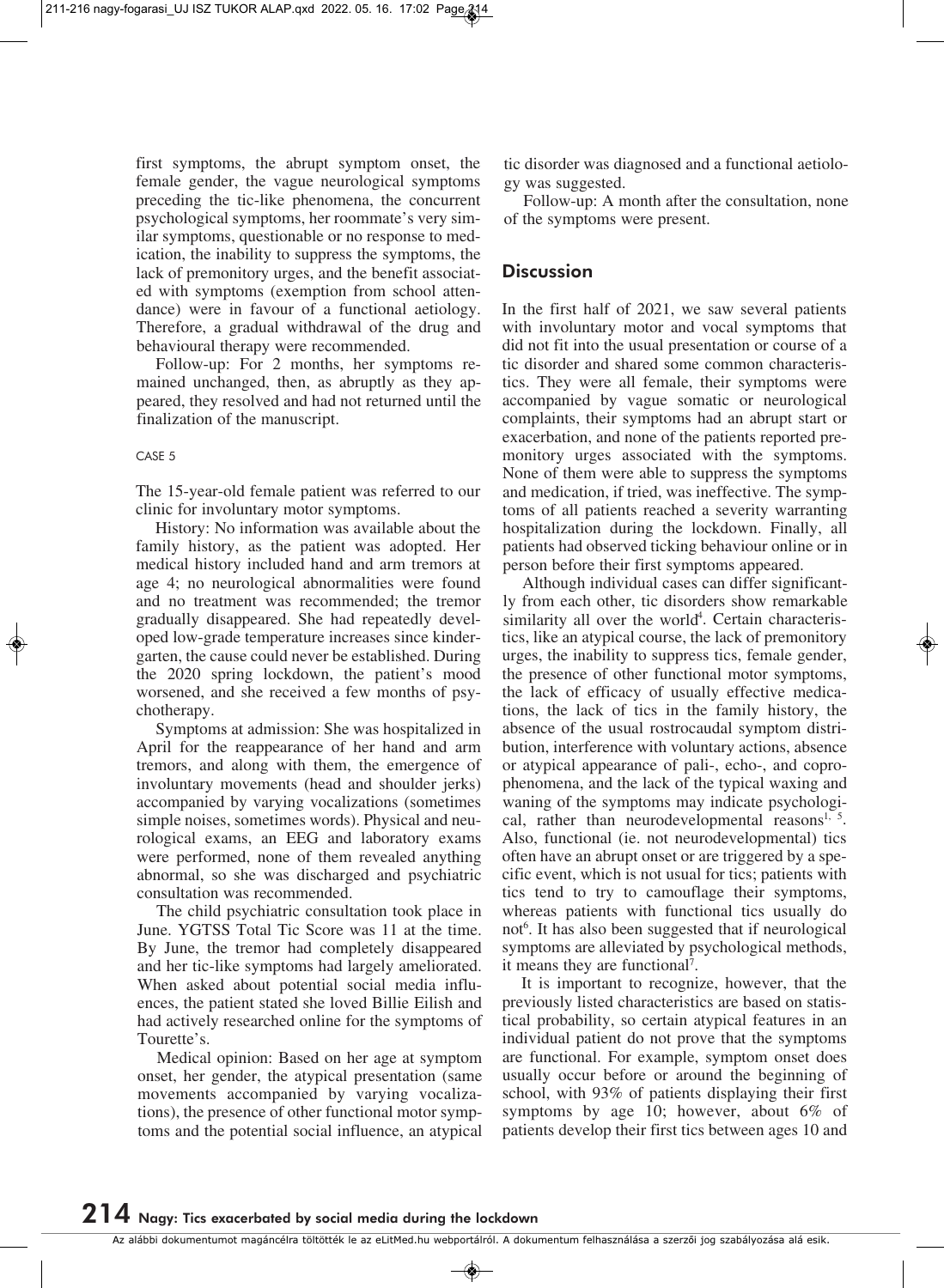15, and a further 1% will experience tic onset after 15 years of age8 . Males are usually more likely to develop tics than females, but the female-to-male ratio varies significantly (from 1:10 to 1:3) in different studies<sup>8</sup>, and for transient tics lasting no more than 1 or 2 months, the female-to-male ratio was as low as 1:1.6<sup>9</sup>. Similarly, it is well known that medications do not work for all patients with a tic disorder, or that many patients, especially children, do not experience premonitory urges $10$ . As for using the effectiveness of psychological treatment to classify tics as functional, the most recent guideline of the American Academy of Neurology  $(AAN)^{11}$ found higher confidence in the evidence for the efficacy of behavioural treatment in tic reduction than for the efficacy of any medication. The fact that exposure to tics presented on social media platforms, especially TikTok, before symptom exacerbation is frequently featured in the history of atypical cases all over the world has lead several authors to suggest a relationship<sup>2, 3</sup>. However, suggestibility has long been known as a core trait of tics<sup>12</sup>, such a fundamental one that an expert guideline, based on a systematic review, uses it as a criterion to classify medically unexplained chronic cough as a tic cough (and not a habit or psychogenic cough) $13$ . A recently published study about group behavioural interventions for tics noted that some (primarily vocal) tics actually worsened during the treatment period, a phenomenon attributed to the high reactiveness of some tics to socially mediated reinforcers<sup>14</sup>. The way social media may affect tics has not been systematically studied yet, but it is likely that even though the interaction occurs through a screen, suggestibility and socially mediated reinforcement work just the same. In fact, it has been

demonstrated that tics increase when patients watch a video recording of tics<sup>15</sup>.

Currently, no single criterion used for making the distinction between functional tic-like movements and tics can unequivocally set the two groups apart<sup>1</sup>. Usually, the final decision is based on the sum of all symptoms, however, the number of present or missing clinical features required to make a final decision has not been established, and it is not known if any of these features carry more weight than others<sup>1</sup>. Features nudging the clinician towards the suspicion of a functional tic disorder are often not explicitly incompatible with a neurodevelopmental diagnosis, only represent a significantly less likely, but still established subpopulation of patients.

## **Conclusion**

An unambiguous distinction between tics and their functional counterparts in children is currently impossible. However, it seems that the presentation of tics by social media influencers, especially during a period of scarcity of the normal in-person social stimuli, may lead to the development or exacerbation of tics (or tic-like movements) in children watching these videos. A systematic look into the matter clarifying whether this relationship actually exists and if so, what mechanisms play a role, is necessary. Until then, paediatric experts working in neurology or mental health services should place special emphasis on the collection of accurate and detailed information about the tics or tic-like symptoms of their patients, and, in accordance with the  $2019$  AAN guideline<sup>11</sup>, watchful waiting and behavioural interventions should precede pharmacological treatment.

# **REFERENCES**

- 1. *Ganos C, Martino D, Espay AJ, Lang AE, Bhatia KP, Ed wards MJ*. Tics and functional tic-like movements: Can we tell them apart? Neurology 2019;10:1212/WNL. 0000000000008372.
- https://doi.org/10.1212/WNL.0000000000008372
- 2. *Heyman I, Liang H, Hedderly T*. COVID-19 Related in crease in childhood tics and tic-like attacks. Arch Dis Child 2021;106(5):420-1.
- https://doi.org/10.1136/archdischild-2021-321748
- 3. *Hull M, Parnes M, Jankovic J.* Increased incidence of functional (psychogenic) movement disorders in children and adults

amidst the COVID-19 pandemic: A cross-sectional study. Neurol Clin Pract 2021;10:1212/CPJ.0000000000001082. https://doi.org/10.1212/CPJ.0000000000001082

- 4. *Knight T, Steeves T, Day L, Lowerison M, Jette N, Pring sheim T.* Prevalence of tic disorders: a systematic review and meta-analysis. Pediatr Neurol 2012;47(2):77-90. https://doi.org/10.1016/j.pediatrneurol.2012.05.002
- 5. *Baizabal-Carvallo JF, Jankovic J.* The clinical features of psychogenic movement disorders resembling tics. J Neurol Neurosurg Psychiatry 2014;85(5):573-5. https://doi.org/10.1136/jnnp-2013-305594

Az alábbi dokumentumot magáncélra töltötték le az eLitMed.hu webportálról. A dokumentum felhasználása a szerzôi jog szabályozása alá esik.